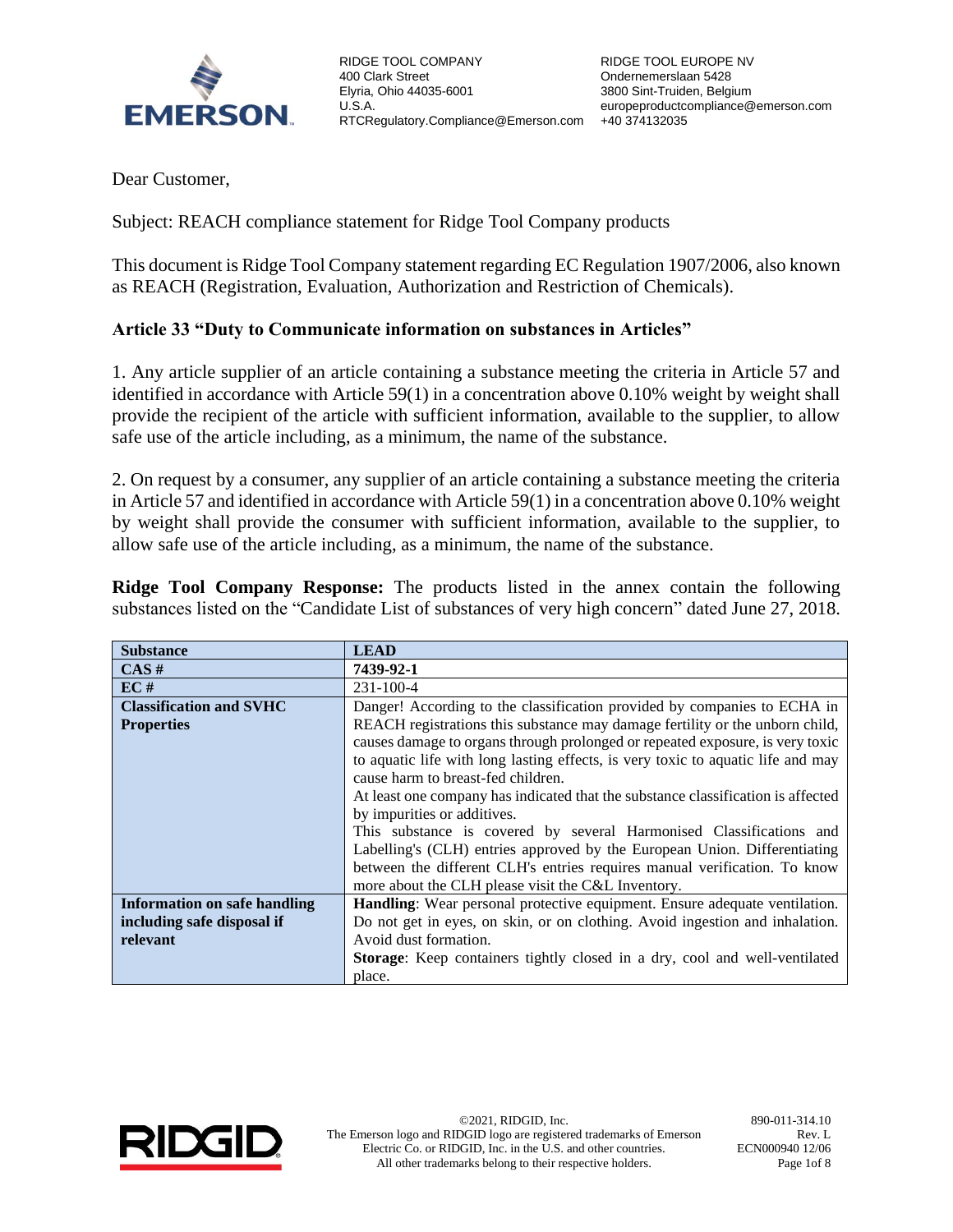

RIDGE TOOL EUROPE NV Ondernemerslaan 5428 3800 Sint-Truiden, Belgium europeproductcompliance@emerson.com +40 374132035

## **Ridge Tool Parts With SVHC:**

| <b>RTC Catalog Numbers</b> | <b>Description</b>              | <b>Substance</b> | <b>CAS Number</b> |
|----------------------------|---------------------------------|------------------|-------------------|
| 59212                      | INLET, VALVE HOLDER ASM         | <b>LEAD</b>      | 7439-92-1         |
| 59207                      | OUTLET, VALVE HOLDER ASM        | LEAD             | 7439-92-1         |
| 46645                      | RETAINER, ASM VALVE             | <b>LEAD</b>      | 7439-92-1         |
| 19936                      | VALVE, 330 OILER                | <b>LEAD</b>      | 7439-92-1         |
| 94347                      | VALVE, BALL F/DRAIN             | LEAD             | 7439-92-1         |
| 95822                      | ADAPTOR, ONLY K3800 TO K6200    | <b>LEAD</b>      | 7439-92-1         |
| 59630                      | CONE, 14A FEMALE BRK            | <b>LEAD</b>      | 7439-92-1         |
| 92895                      | HOLDER, T432H F/3 BLADES        | <b>LEAD</b>      | 7439-92-1         |
| 92900                      | HOLDER, T403H F/P-TRAP          | LEAD             | 7439-92-1         |
| 92905                      | HOLDER, T411H 2"-2 1/2 BLADE    | LEAD             | 7439-92-1         |
| 92910                      | HOLDER, T413H 3-6" BLADES       | <b>LEAD</b>      | 7439-92-1         |
| 49587                      | ADAPTOR, HOSE                   | <b>LEAD</b>      | 7439-92-1         |
| 64707                      | NOZZLE, H21 1/8 PROPULSION      | <b>LEAD</b>      | 7439-92-1         |
| 64712                      | NOZZLE, H22 1/8 PENETRATING     | LEAD             | 7439-92-1         |
| 64717                      | NOZZLE, H24 1/8 DROP HEAD       | <b>LEAD</b>      | 7439-92-1         |
| 64722                      | NOZZLE, H-31, 1/4 PROPULSION    | <b>LEAD</b>      | 7439-92-1         |
| 64727                      | NOZZLE, H-32, 1/4 PENETRATING   | <b>LEAD</b>      | 7439-92-1         |
| 16713                      | NOZZLE, RR3000                  | <b>LEAD</b>      | 7439-92-1         |
| 65127                      | NOZZLE, WAND KJ3000             | LEAD             | 7439-92-1         |
| 95845                      | <b>SWITCH</b>                   | <b>LEAD</b>      | 7439-92-1         |
| 71997                      | SWITCH, TOGGLE                  | <b>LEAD</b>      | 7439-92-1         |
| 23612                      | SWITCH, TOGGLE K1500/75         | <b>LEAD</b>      | 7439-92-1         |
| 56252                      | SWITCH, TOGGLE K3800            | <b>LEAD</b>      | 7439-92-1         |
| 44905                      | SWITCH, TOGGLE W/FEMALE SPADES  | LEAD             | 7439-92-1         |
| 34078                      | BRUSH, 100/115 VOLT SERVICE KIT | <b>LEAD</b>      | 7439-92-1         |
| 34083                      | BRUSH, 230 VOLT SERVICE KIT     | <b>LEAD</b>      | 7439-92-1         |
| 95600                      | HOLDER, ASM BRUSH               | <b>LEAD</b>      | 7439-92-1         |
| 95675                      | HOLDER, BRUSH                   | <b>LEAD</b>      | 7439-92-1         |
| 48487                      | PLUG, MALE DISCONNECT 1/4       | <b>LEAD</b>      | 7439-92-1         |
| 52517                      | ELBOW, 1/8 NPP 3/8 COMP MALE    | <b>LEAD</b>      | 7439-92-1         |
| 48147                      | ELBOW, STREET 1/2 NPT           | <b>LEAD</b>      | 7439-92-1         |
| 48107                      | ELBOW, STREET 45 DEG            | LEAD             | 7439-92-1         |
| 49797                      | ELBOW, STREET 90 1/4 NPT        | LEAD             | 7439-92-1         |
| 66162                      | ELBOW, STREET 90 DEG            | LEAD             | 7439-92-1         |
| 35122                      | FITTING, 90 DEG                 | <b>LEAD</b>      | 7439-92-1         |
| 54142R                     | FITTING, BULKHEAD 1233          | <b>LEAD</b>      | 7439-92-1         |
| 46830, 58582               | FITTING, STRAIGHT               | <b>LEAD</b>      | 7439-92-1         |
| 96930                      | <b>UNION</b>                    | <b>LEAD</b>      | 7439-92-1         |
| 26697                      | UNION, BULKHEAD 3/8             | LEAD             | 7439-92-1         |
| 34427R                     | GEAR, WORM                      | LEAD             | 7439-92-1         |
| 59167                      | GEAR, WORM HC450                | LEAD             | 7439-92-1         |
| 48202                      | <b>NIPPLE</b>                   | LEAD             | 7439-92-1         |
| 52507                      | NIPPLE, 1/8 NPT CLOSE           | LEAD             | 7439-92-1         |
| 63912                      | NIPPLE, HEX 3/8 X 3/8           | LEAD             | 7439-92-1         |
| 64032                      | NIPPLE, 1/4" HEX                | LEAD             | 7439-92-1         |
| 94707                      | BOTTLE, COOLANT ASM             | LEAD             | 7439-92-1         |



©2021, RIDGID, Inc. 890-011-314.10 The Emerson logo and RIDGID logo are registered trademarks of Emerson Electric Co. or RIDGID, Inc. in the U.S. and other countries. All other trademarks belong to their respective holders.

Rev. L ECN000940 12/06 Page 2of 8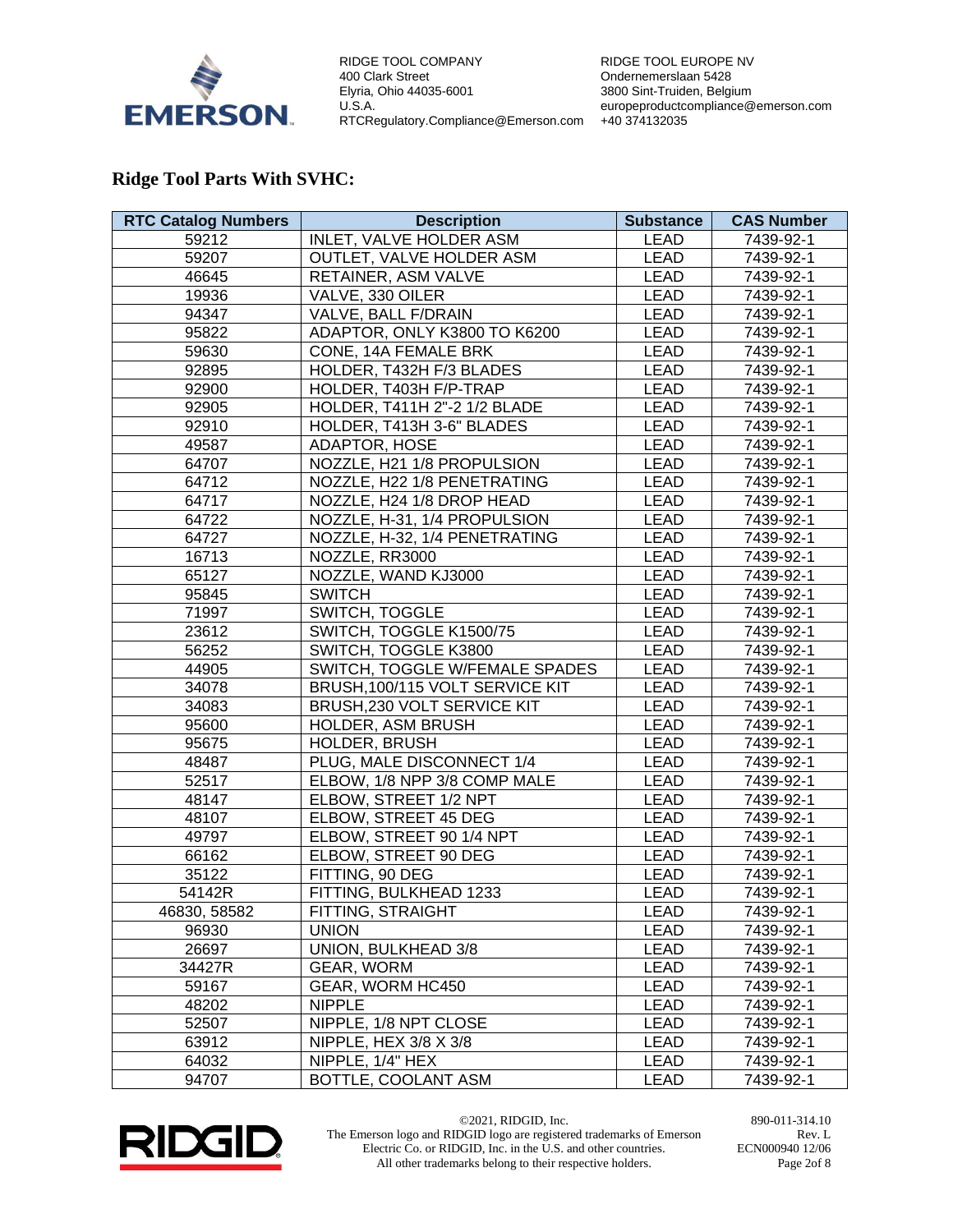

RIDGE TOOL EUROPE NV Ondernemerslaan 5428 3800 Sint-Truiden, Belgium europeproductcompliance@emerson.com +40 374132035

| <b>RTC Catalog Numbers</b> | <b>Description</b>             | <b>Substance</b> | <b>CAS Number</b> |
|----------------------------|--------------------------------|------------------|-------------------|
| 94222                      | BEARING, HANDWHEEL             | <b>LEAD</b>      | 7439-92-1         |
| 95692                      | <b>BLOCK, BEARING</b>          | <b>LEAD</b>      | 7439-92-1         |
| 24258                      | BOND, MINI PUSH: RED CABLE     | <b>LEAD</b>      | 7439-92-1         |
| 47987                      | <b>BUSHING, 3/8-1/4</b>        | <b>LEAD</b>      | 7439-92-1         |
| 61715                      | <b>BUSHING, BRONZE K-50</b>    | <b>LEAD</b>      | 7439-92-1         |
| 62047                      | PKG OF 2 BUSHINGS              | <b>LEAD</b>      | 7439-92-1         |
| 38158                      | CAP, FILL                      | <b>LEAD</b>      | 7439-92-1         |
| 61597                      | KNOB, ADJUSTMENT               | <b>LEAD</b>      | 7439-92-1         |
| 18783                      | <b>NUT, COMPACT PUSHs</b>      | <b>LEAD</b>      | 7439-92-1         |
| 18788                      | PLUG, COMPACT TERMINATION      | <b>LEAD</b>      | 7439-92-1         |
| 30888                      | <b>WASHER, THRUST</b>          | <b>LEAD</b>      | 7439-92-1         |
| 38138                      | WASHER, COPPER                 | <b>LEAD</b>      | 7439-92-1         |
| 60248                      | SEAL, PKG OF 2 CONICAL         | <b>LEAD</b>      | 7439-92-1         |
| 48197R, 52512              | <b>COUPLING</b>                | <b>LEAD</b>      | 7439-92-1         |
| 49582                      | SHUT-OFF, WATER                | <b>LEAD</b>      | 7439-92-1         |
| 55963                      | SCREW, M4                      | <b>LEAD</b>      | 7439-92-1         |
| 64188                      | CORD, REPLACEMENT 230V-AUS     | <b>LEAD</b>      | 7439-92-1         |
| 36032                      | SCREW, 1/2-13 X 7/8 SET        | <b>LEAD</b>      | 7439-92-1         |
| 41065                      | <b>SCREW, LINK CHAIN</b>       | <b>LEAD</b>      | 7439-92-1         |
| 64183                      | CORD, REPLACEMENT 230V-EU      | <b>LEAD</b>      | 7439-92-1         |
| 78407                      | RETAINER, ROLL                 | <b>LEAD</b>      | 7439-92-1         |
| 13278                      | CARRIAGE, ROLLER               | <b>LEAD</b>      | 7439-92-1         |
| 20113                      | SWITCH ASSY, 1224              | <b>LEAD</b>      | 7439-92-1         |
| 20118                      | SWITCH ASSY, 535A              | <b>LEAD</b>      | 7439-92-1         |
| 20123                      | SWITCH ASSY,535M               | <b>LEAD</b>      | 7439-92-1         |
| 20128                      | SWITCH ASSY, 535M 3PH          | <b>LEAD</b>      | 7439-92-1         |
| 20138                      | SWITCH ASSY,                   | <b>LEAD</b>      | 7439-92-1         |
| 20143                      | SWITCH ASSY, ROT FOR/O-OFF/REV | <b>LEAD</b>      | 7439-92-1         |
| 20153                      | SWITCH ASSY, 535M 54RPM        | <b>LEAD</b>      | 7439-92-1         |
| 20158                      | SWITCH ASSY, 535 & 1224 BRAZIL | <b>LEAD</b>      | 7439-92-1         |
| 26983                      | <b>SWITCH ASSY</b>             | <b>LEAD</b>      | 7439-92-1         |
| 64198                      | CORD, REPLACEMENT 240V-UK      | <b>LEAD</b>      | 7439-92-1         |
| 70003                      | KIT, CUTTER PC116              | <b>LEAD</b>      | 7439-92-1         |
| 67998                      | MOTOR & GEAR BOX ASSEMBLY      | <b>LEAD</b>      | 7439-92-1         |
| 31948                      | <b>SENSOR, GAS SNIFFER</b>     | <b>LEAD</b>      | 7439-92-1         |
| 37093, 37098, 37103        | <b>IMAGER</b>                  | <b>LEAD</b>      | 7439-92-1         |
| 37108, 37113               | <b>EXTENSION, MICRO CA</b>     | LEAD             | 7439-92-1         |
| 44518, 44533, 57173,       | ASSEMBLY, PCB                  | LEAD             | 7439-92-1         |
| 57218, 57243, 64813        |                                |                  |                   |
| 44748                      | LEAD, MICRO CM-100 TEST        | LEAD             | 7439-92-1         |
| 43483                      | CABLE, CA-300 90CM RCA         | LEAD             | 7439-92-1         |
| 40268                      | COVER, SENSOR W/O-RING CD-100  | LEAD             | 7439-92-1         |
| 115045                     | CENTERGROOVED DOWELPIN KS8 BN  | <b>LEAD</b>      | 7439-92-1         |
| 41633, 49308               | CIRCUIT BOARD, SR-20 MAIN      | LEAD             | 7439-92-1         |
| 63853                      | HEAD, TRUSENSE 25 MM SL        | LEAD             | 7439-92-1         |
| 35117                      | PKG OF 4 OIL LINE INSERTS      | LEAD             | 7439-92-1         |
| 63833                      | HEAD, TRUSENSE 35 MM SL HDR    | LEAD             | 7439-92-1         |
| 63843                      | HEAD, TRUSENSE 30 MM SL HDR    | LEAD             | 7439-92-1         |



©2021, RIDGID, Inc. 890-011-314.10 The Emerson logo and RIDGID logo are registered trademarks of Emerson Electric Co. or RIDGID, Inc. in the U.S. and other countries. All other trademarks belong to their respective holders.

Rev. L ECN000940 12/06 Page 3of 8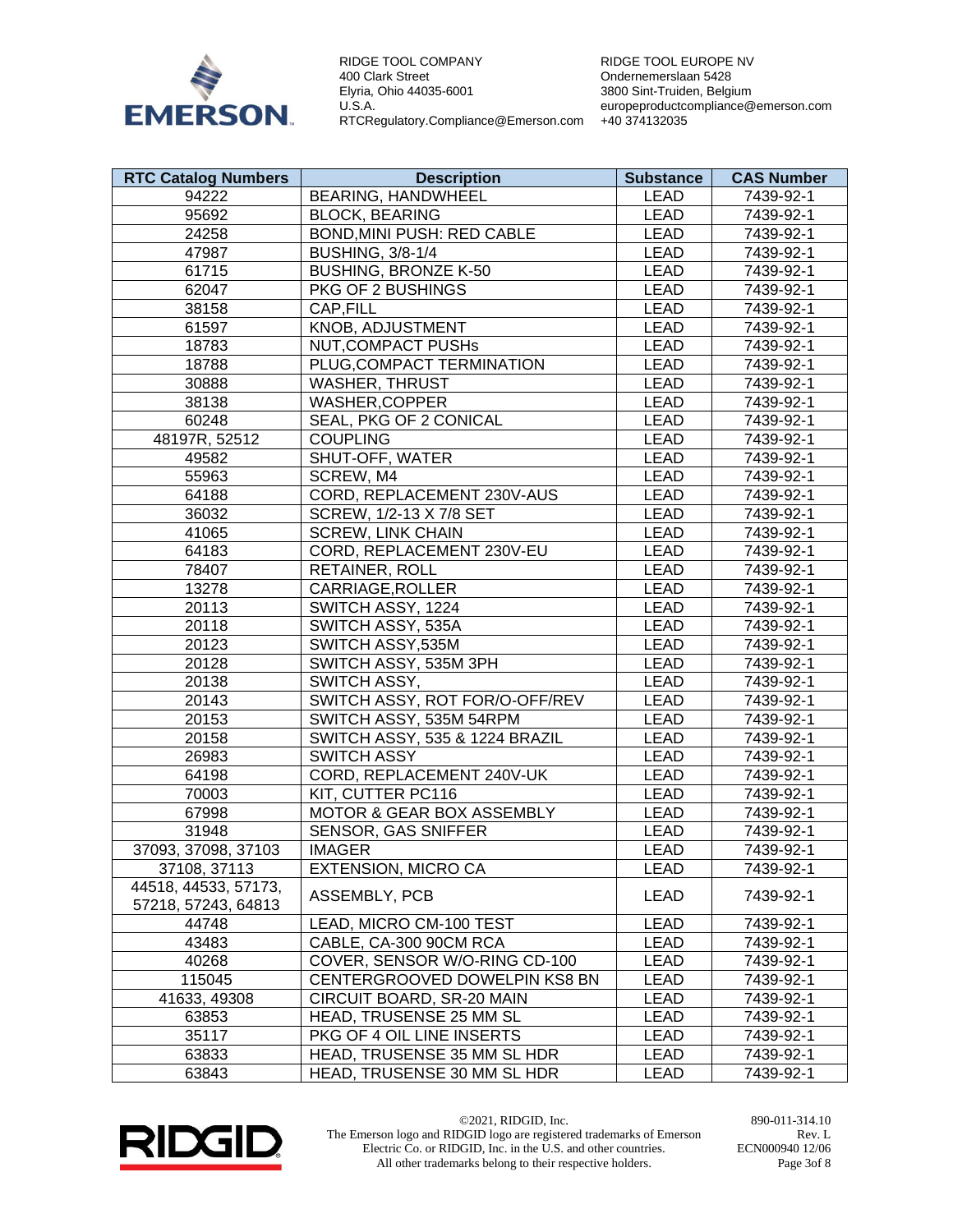

RIDGE TOOL EUROPE NV Ondernemerslaan 5428 3800 Sint-Truiden, Belgium europeproductcompliance@emerson.com +40 374132035

| <b>RTC Catalog Numbers</b>           | <b>Description</b>             | <b>Substance</b> | <b>CAS Number</b> |
|--------------------------------------|--------------------------------|------------------|-------------------|
| 66523                                | HUB, CSX VIA WIFI              | LEAD             | 7439-92-1         |
| 59260                                | ADAPTOR, 3/8 A17B              | LEAD             | 7439-92-1         |
| 59245                                | ADAPTOR, 5/16 A17A             | <b>LEAD</b>      | 7439-92-1         |
| 59250, 59255, 59265,<br>92095, 92100 | A17 ADAPTOR                    | <b>LEAD</b>      | 7439-92-1         |
| 62892                                | ADAPTOR, KIT F/KJ-1350 TO H-30 | LEAD             | 7439-92-1         |
| 59790                                | <b>BRACKET, ADAPTOR 18B</b>    | <b>LEAD</b>      | 7439-92-1         |
| 44795, 45025                         | PKG OF 2 BRUSH HOLDERS         | <b>LEAD</b>      | 7439-92-1         |

## **Ridge Tool Products With SVHC:**

| <b>RTC Catalog Numbers</b>                                                                             | <b>Description</b>             | <b>Substance</b> | <b>CAS Number</b> |
|--------------------------------------------------------------------------------------------------------|--------------------------------|------------------|-------------------|
| 44878                                                                                                  | ASSEMBLY, 600-I 230V 1/2-1 1/4 | <b>LEAD</b>      | 7439-92-1         |
| 46832, 12671, 69170,<br>12651, 14141, 16241                                                            | 700 POWER DRIVE                | <b>LEAD</b>      | 7439-92-1         |
| 60077R, 60082                                                                                          | 300 POWER DRIVE                | <b>LEAD</b>      | 7439-92-1         |
| 10041R, 10031                                                                                          | 300A POWER DRIVE               | <b>LEAD</b>      | 7439-92-1         |
| 12891, 12881, 57553,<br>29903, 29898                                                                   | 300 POWER DRIVE COMPLETE       | <b>LEAD</b>      | 7439-92-1         |
| 13191, 13181, 29913,<br>29908                                                                          | 300A POWER DRIVE COMPLETE      | LEAD             | 7439-92-1         |
| 97245                                                                                                  | <b>PAN, OIL 330</b>            | <b>LEAD</b>      | 7439-92-1         |
| 50692, 58752, 20391,<br>58757, 29873, 29878,<br>50697                                                  | 300 COMPACT THREADING MACHINE  | <b>LEAD</b>      | 7439-92-1         |
| 10971, 12441, 12451,<br>29918, 29928, 29933,<br>29938R, 41920, 66630,<br>96047, 96052, 96062,<br>97897 | 535M THREADING MACHINE         | <b>LEAD</b>      | 7439-92-1         |
| 96072, 96067, 96057,<br>33481, 33471, 33491,<br>33501, 10981, 29948,<br>29943                          | 535A THREADING MACHINE         | <b>LEAD</b>      | 7439-92-1         |
| 26112, 26107, 31442,<br>59947, 57563, 29863,<br>29853, 29858, 26097,<br>26122, 59952                   | <b>1224 THREADING MACHINE</b>  | <b>LEAD</b>      | 7439-92-1         |
| 20220, 20215, 55212,<br>57558                                                                          | <b>1233 THREADING MACHINE</b>  | LEAD             | 7439-92-1         |
| 50327                                                                                                  | DIEHEAD, 928 2-1/2-3 BSPT-FE   | <b>LEAD</b>      | 7439-92-1         |
| 54437                                                                                                  | DIEHEAD, 728 2 1/2-3 NPT       | <b>LEAD</b>      | 7439-92-1         |
| 93562                                                                                                  | DIEHEAD, 928 BSPT EU           | <b>LEAD</b>      | 7439-92-1         |
| 33422, 61977, 96517                                                                                    | KIT, ML PUMP                   | <b>LEAD</b>      | 7439-92-1         |
| 62052                                                                                                  | PUMP, OIL MODEL MJ             | <b>LEAD</b>      | 7439-92-1         |
| 91055                                                                                                  | KIT, MOD A OIL PUMP            | <b>LEAD</b>      | 7439-92-1         |
| 27307                                                                                                  | PUMP, OIL ML                   | <b>LEAD</b>      | 7439-92-1         |
| 33452                                                                                                  | RETAINER, ASM VALVE 1224 PUMP  | <b>LEAD</b>      | 7439-92-1         |



©2021, RIDGID, Inc. 890-011-314.10 The Emerson logo and RIDGID logo are registered trademarks of Emerson Electric Co. or RIDGID, Inc. in the U.S. and other countries. All other trademarks belong to their respective holders.

Rev. L ECN000940 12/06 Page 4of 8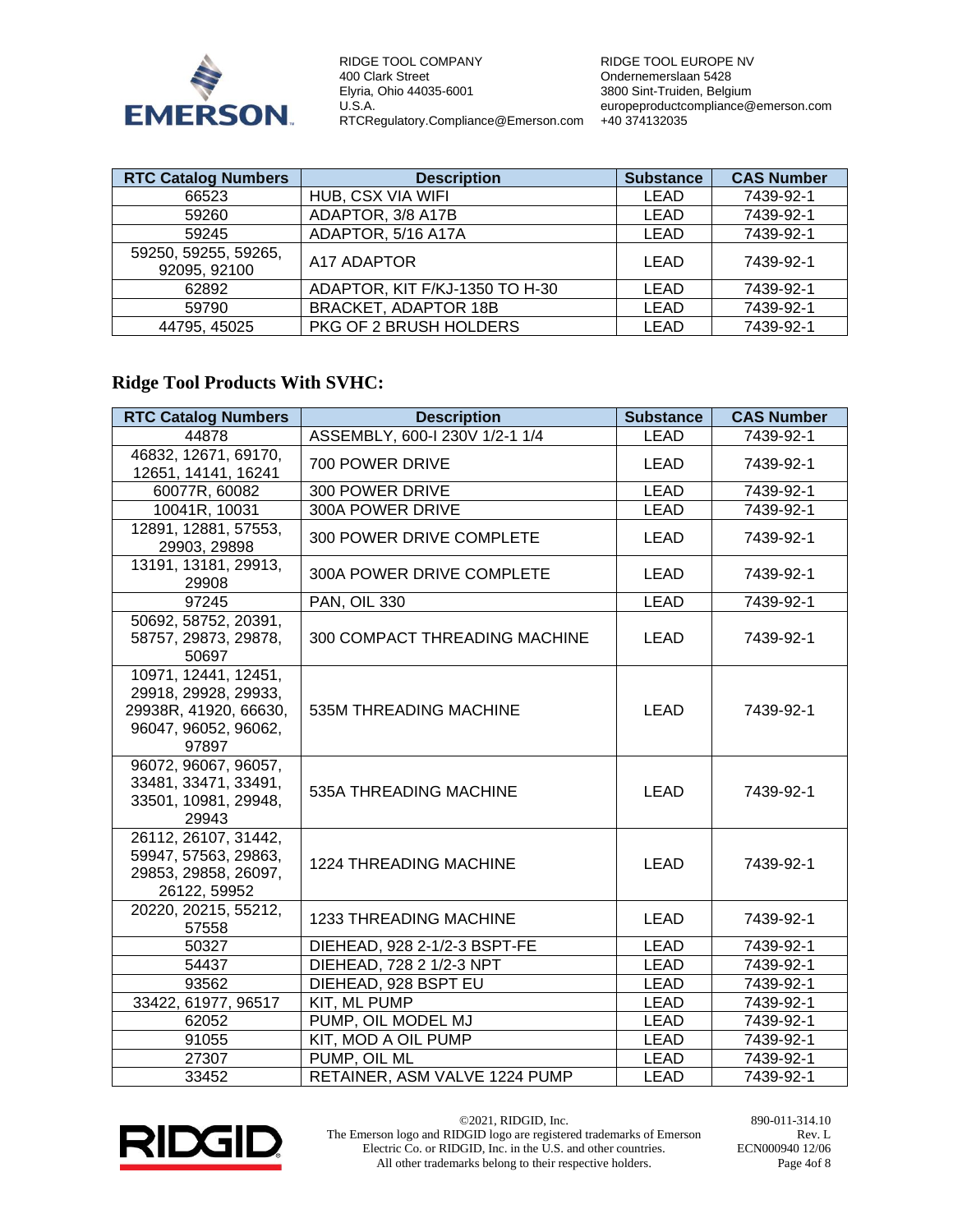

RIDGE TOOL EUROPE NV Ondernemerslaan 5428 3800 Sint-Truiden, Belgium europeproductcompliance@emerson.com +40 374132035

| <b>RTC Catalog Numbers</b>                                                                    | <b>Description</b>          | <b>Substance</b> | <b>CAS Number</b> |
|-----------------------------------------------------------------------------------------------|-----------------------------|------------------|-------------------|
| 16703                                                                                         | VISE, 425 TRISTAND          | <b>LEAD</b>      | 7439-92-1         |
| 36273, 36278                                                                                  | VISE, 460 TRISTAND CHAIN    | <b>LEAD</b>      | 7439-92-1         |
| 40165                                                                                         | VISE, 560 STAND CHAIN       | <b>LEAD</b>      | 7439-92-1         |
| 40170                                                                                         | VISE, 640 POST CHAIN        | <b>LEAD</b>      | 7439-92-1         |
| 40195                                                                                         | VISE, BC410 BENCH CHAIN     | <b>LEAD</b>      | 7439-92-1         |
| 40200                                                                                         | VISE, BC410P BENCH CHAIN    | <b>LEAD</b>      | 7439-92-1         |
| 40205                                                                                         | VISE, BC510 BENCH CHAIN     | <b>LEAD</b>      | 7439-92-1         |
| 53543, 49303, 56823,<br>56828, 55098, 55093                                                   | <b>B-500 BEVELLER</b>       | LEAD             | 7439-92-1         |
| 76787, 41843                                                                                  | HOLE CUTTER, HC300          | <b>LEAD</b>      | 7439-92-1         |
| 57597                                                                                         | HOLE CUTTER, HC450 230V     | <b>LEAD</b>      | 7439-92-1         |
| 92535                                                                                         | CUTTER, 2" T432 3 BLADE     | <b>LEAD</b>      | 7439-92-1         |
| 92540                                                                                         | CUTTER, 3" T433 3 BLADE     | <b>LEAD</b>      | 7439-92-1         |
| 92545                                                                                         | CUTTER, 4" T434 3 BLADE     | <b>LEAD</b>      | 7439-92-1         |
| 52812                                                                                         | CUTTER, T230 2" HD          | <b>LEAD</b>      | 7439-92-1         |
| 52817R                                                                                        | CUTTER, T231 2-1/2 HD       | <b>LEAD</b>      | 7439-92-1         |
| 52822                                                                                         | CUTTER, T232 3" HD          | <b>LEAD</b>      | 7439-92-1         |
| 92485                                                                                         | CUTTER, T403 P-TRAP 3"      | <b>LEAD</b>      | 7439-92-1         |
| 92490                                                                                         | CUTTER, T404 P-TRAP 3-1/2   | <b>LEAD</b>      | 7439-92-1         |
| 92510                                                                                         | <b>CUTTER, T411 2"</b>      | <b>LEAD</b>      | 7439-92-1         |
| 92515                                                                                         | CUTTER, T412 2-1/2          | <b>LEAD</b>      | 7439-92-1         |
| 92520                                                                                         | <b>CUTTER, T413 3"</b>      | <b>LEAD</b>      | 7439-92-1         |
| 92525                                                                                         | CUTTER, T414 4"             | <b>LEAD</b>      | 7439-92-1         |
| 92530                                                                                         | CUTTER, T416 6"             | <b>LEAD</b>      | 7439-92-1         |
| 92550                                                                                         | CUTTER, T436 6" 3 BLADE     | <b>LEAD</b>      | 7439-92-1         |
| 25638, 32828, 33038,<br>33588, 33033                                                          | 975 ROLL GROOVER            | <b>LEAD</b>      | 7439-92-1         |
| 56723, 65902, 62827                                                                           | 918   ROLL GROOVER          | <b>LEAD</b>      | 7439-92-1         |
| 38288                                                                                         | KIT, HB 382 REPAIR          | <b>LEAD</b>      | 7439-92-1         |
| 38293                                                                                         | KIT, HB 383 REPAIR          | <b>LEAD</b>      | 7439-92-1         |
| 45838                                                                                         | KIT, REPAIR HB382E          | <b>LEAD</b>      | 7439-92-1         |
| 45843                                                                                         | KIT, REPAIR HB383E          | <b>LEAD</b>      | 7439-92-1         |
| 59960                                                                                         | BODY, W/BEARING 501D        | <b>LEAD</b>      | 7439-92-1         |
| 71742                                                                                         | K-40 DRAIN CLEANER          | <b>LEAD</b>      | 7439-92-1         |
| 45073, 60178R, 45083,<br>45078, 45093, 45088,<br>45098, 45103, 45113,<br>45108, 45118, 45123, | <b>K50 DRAIN CLEANER</b>    | <b>LEAD</b>      | 7439-92-1         |
| 45128, 76455, 49228,<br>76475, 76485, 76495,<br>11971, 19071, 11981,<br>11991, 12001          |                             |                  |                   |
| 27028, 27033, 28098,<br>28103                                                                 | K-400 DRAIN CLEANER         | <b>LEAD</b>      | 7439-92-1         |
| 44127, 44212, 44217,<br>44202, 44147, 44152,<br>44157, 44162, 46872,<br>51407                 | K750 DRAIN CLEANING MACHINE | LEAD             | 7439-92-1         |
| 45307, 45317, 45312R                                                                          | K-1500 DRAIN CLEANER        | <b>LEAD</b>      | 7439-92-1         |



©2021, RIDGID, Inc. 890-011-314.10 The Emerson logo and RIDGID logo are registered trademarks of Emerson Electric Co. or RIDGID, Inc. in the U.S. and other countries. All other trademarks belong to their respective holders.

Rev. L ECN000940 12/06 Page 5of 8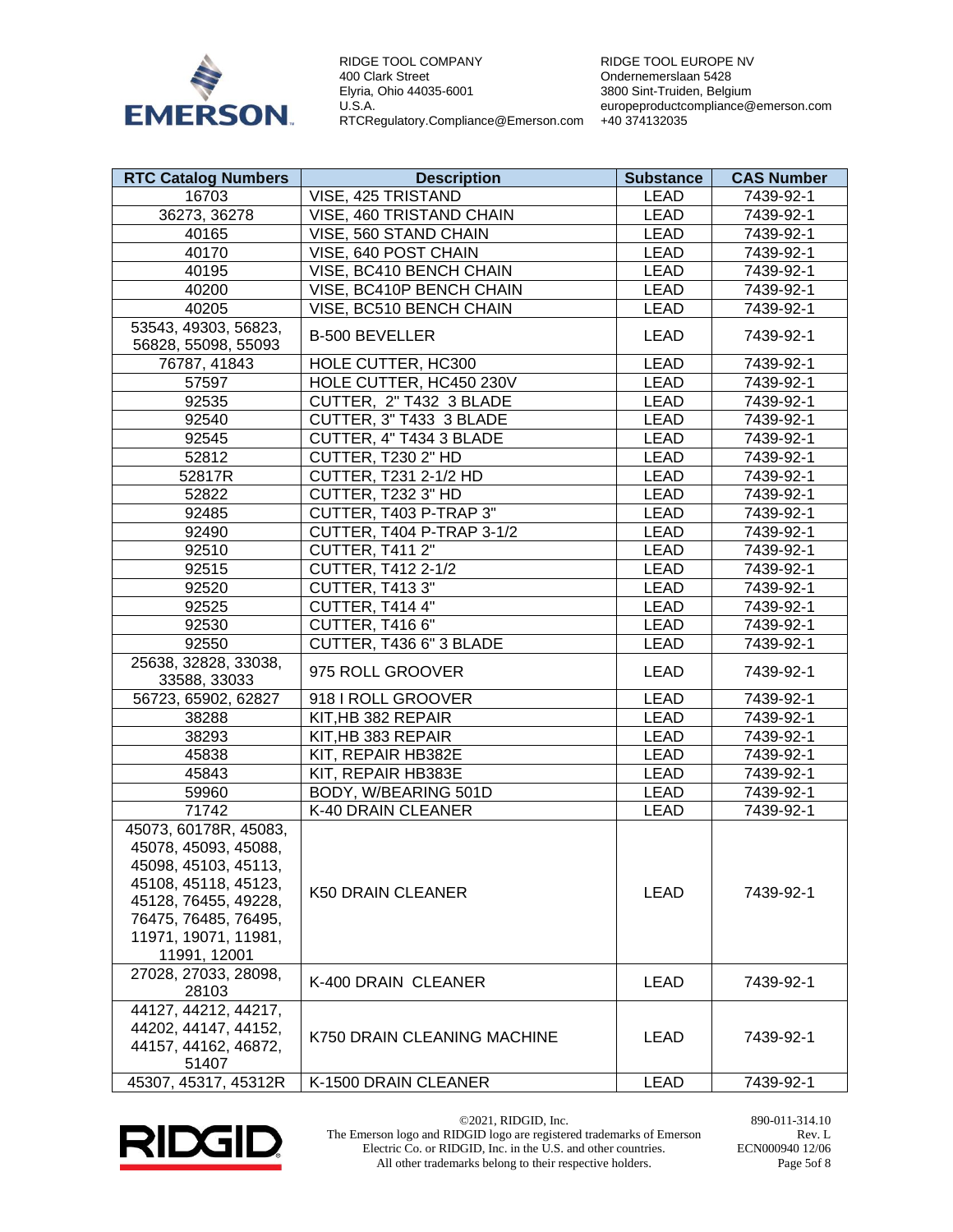

RIDGE TOOL EUROPE NV Ondernemerslaan 5428 3800 Sint-Truiden, Belgium europeproductcompliance@emerson.com +40 374132035

| <b>RTC Catalog Numbers</b>                                                                  | <b>Description</b>            | <b>Substance</b> | <b>CAS Number</b> |
|---------------------------------------------------------------------------------------------|-------------------------------|------------------|-------------------|
| 44587, 48462                                                                                | K1500G DRAIN CLEANER          |                  |                   |
| 61517, 61512, 61542,<br>61522                                                               | K7500 DRAIN CLEANING MACHINE  | <b>LEAD</b>      | 7439-92-1         |
| 41982, 43637                                                                                | K750 DRUM ASSEMBLY            | <b>LEAD</b>      | 7439-92-1         |
| 95802, 95807                                                                                | K6200 DRUM ASSEMBLY           | <b>LEAD</b>      | 7439-92-1         |
| 41992, 46897                                                                                | C100 KIT, W/TOOLS 3/4 X 100   | <b>LEAD</b>      | 7439-92-1         |
| 47042                                                                                       | KIT, C24IC W/TOOLS 5/8 X 100' | <b>LEAD</b>      | 7439-92-1         |
| 41997                                                                                       | KIT, C27 IC W/TOOLS 5/8 X 75' | <b>LEAD</b>      | 7439-92-1         |
| 41987, 46892                                                                                | KIT, C75 W/TOOLS 3/4 X 75'    | <b>LEAD</b>      | 7439-92-1         |
| 50662                                                                                       | JETTER, KJ1250SP              | <b>LEAD</b>      | 7439-92-1         |
| 63882                                                                                       | JETTER, KJ2200 W/H30 CART     | <b>LEAD</b>      | 7439-92-1         |
| 37413, 38808                                                                                | KJ-3100 JETTER                | <b>LEAD</b>      | 7439-92-1         |
| 61147                                                                                       | DRUM MACH, RR5000             | <b>LEAD</b>      | 7439-92-1         |
| 61152                                                                                       | DRUM MACH, RR9000             | <b>LEAD</b>      | 7439-92-1         |
| 48022, 62882,<br>64862, 64902                                                               | <b>HOSE REEL</b>              | <b>LEAD</b>      | 7439-92-1         |
| 26822                                                                                       | HOSE, OUTPUT 21" LONG 1224    | <b>LEAD</b>      | 7439-92-1         |
| 27007                                                                                       | HOSE, INLET 36" LONG 1224     | <b>LEAD</b>      | 7439-92-1         |
| 64702                                                                                       | WAND, WASH HW-EL ELECTRIC     | <b>LEAD</b>      | 7439-92-1         |
| 64767                                                                                       | WAND, WASH HW22 KJ2200        | <b>LEAD</b>      | 7439-92-1         |
| 64797                                                                                       | WAND, WASH HW30 KJ3000        | <b>LEAD</b>      | 7439-92-1         |
| 51587, 49487, 51597                                                                         | <b>JET HOSE</b>               | <b>LEAD</b>      | 7439-92-1         |
| 62592, 64697                                                                                | H10 CART                      | <b>LEAD</b>      | 7439-92-1         |
| 62877, 64737                                                                                | H <sub>30</sub> CART          | <b>LEAD</b>      | 7439-92-1         |
| 42825                                                                                       | KIT, 1 SWITCH 700             | <b>LEAD</b>      | 7439-92-1         |
| 43160                                                                                       | HOUSING, ASM MOTOR            | <b>LEAD</b>      | 7439-92-1         |
| 58357, 55288                                                                                | 100V MOTOR                    | <b>LEAD</b>      | 7439-92-1         |
| 52462, 52472, 58352,<br>61202, 61197, 64447,<br>96442, 96755, 96810,<br>96815               | 115V MOTOR                    | LEAD             | 7439-92-1         |
| 21208, 24883, 33098,<br>52477, 54802, 55223,<br>58347, 61192, 61207,<br>64457, 96975, 96980 | 230V MOTOR                    | LEAD             | 7439-92-1         |
| 44517, 45052                                                                                | 220/240V MOTOR                | <b>LEAD</b>      | 7439-92-1         |
| 56863                                                                                       | UPGRADE, 918l/1215 100V       | <b>LEAD</b>      | 7439-92-1         |
| 56848                                                                                       | UPGRADE, 918I/1215 115V       | LEAD             | 7439-92-1         |
| 52962                                                                                       | KIT, A40 CABLE                | LEAD             | 7439-92-1         |
| 68832                                                                                       | SF2500 PIPE FRZ 240V EUROPE   | LEAD             | 7439-92-1         |
| 96372                                                                                       | STAND, RJ624 PIPE             | LEAD             | 7439-92-1         |
| 18811, 50072, 50557                                                                         | 1450 TEST PUMP                | LEAD             | 7439-92-1         |
| 19926                                                                                       | CONNECTOR, KIT                | <b>LEAD</b>      | 7439-92-1         |
| 64077                                                                                       | PKG, PRESSURE WASH 2200       | LEAD             | 7439-92-1         |
| 53113, 53118, 53123,<br>53128, 53133                                                        | KIT, RE 60-MLR                | <b>LEAD</b>      | 7439-92-1         |
| 60333                                                                                       | ASSEMBLY, MLR 60 PUSH ROD     | <b>LEAD</b>      | 7439-92-1         |
| 48367                                                                                       | KIT, H-25 WINTERIZING HOSE    | LEAD             | 7439-92-1         |



©2021, RIDGID, Inc. 890-011-314.10 The Emerson logo and RIDGID logo are registered trademarks of Emerson Electric Co. or RIDGID, Inc. in the U.S. and other countries. All other trademarks belong to their respective holders.

Rev. L ECN000940 12/06 Page 6of 8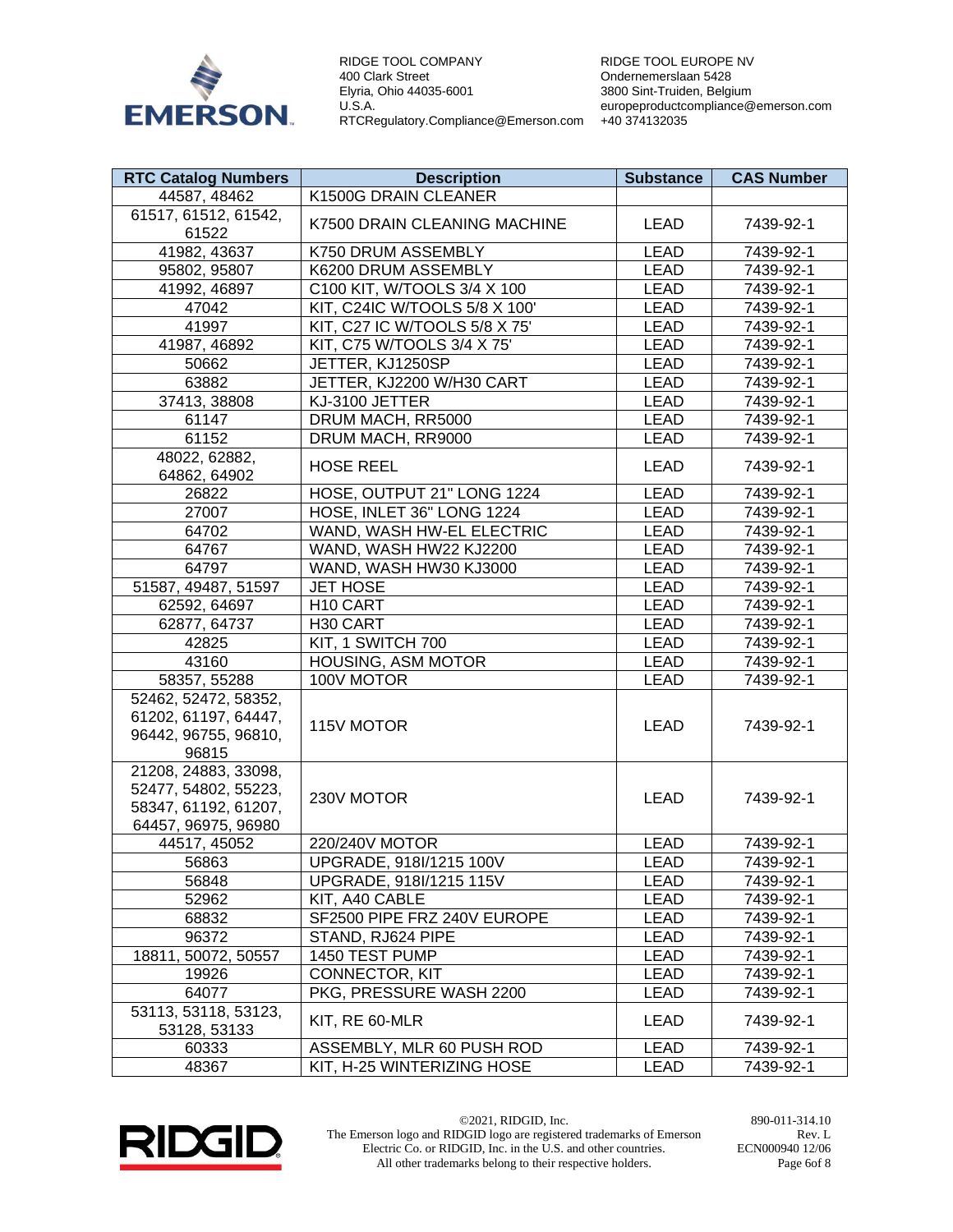

RIDGE TOOL EUROPE NV Ondernemerslaan 5428 3800 Sint-Truiden, Belgium europeproductcompliance@emerson.com +40 374132035

| <b>RTC Catalog Numbers</b>                            | <b>Description</b>              | <b>Substance</b> | <b>CAS Number</b> |
|-------------------------------------------------------|---------------------------------|------------------|-------------------|
| 47118, 51928, 57568,<br>56043                         | RP310 PRESS TOOL                | LEAD             | 7439-92-1         |
| 51933, 51938, 47123,<br>49223, 47113, 56038,<br>59903 | KIT, RP310 PRESS TOOL           | <b>LEAD</b>      | 7439-92-1         |
| 59678, 64953                                          | PRESS TOOL, RP318               | <b>LEAD</b>      | 7439-92-1         |
| 64468, 59683, 59688                                   | KIT, RP318 PRESS TOOL           | <b>LEAD</b>      | 7439-92-1         |
| 63968, 64483                                          | PRESS TOOL, 24KN                | <b>LEAD</b>      | 7439-92-1         |
| 64488                                                 | PRESS TOOL, 32KN                | <b>LEAD</b>      | 7439-92-1         |
| 65003                                                 | PRESS TOOL, RP218               | <b>LEAD</b>      | 7439-92-1         |
| 36630                                                 | THREADER, 161 NPT               | <b>LEAD</b>      | 7439-92-1         |
| 39780                                                 | PKG OF 2 SET SCREW              | <b>LEAD</b>      | 7439-92-1         |
| 66318                                                 | SET OF, 2 BAT/1 CHRGR EU 2.5    | <b>LEAD</b>      | 7439-92-1         |
| 55198                                                 | CHARGER, 12V LI-ION 230V EU     | <b>LEAD</b>      | 7439-92-1         |
| 56523                                                 | CHARGER, RIDGID 120/230V-EU     | <b>LEAD</b>      | 7439-92-1         |
| 56528                                                 | CHARGER, RIDGID 120/230V-N      | <b>LEAD</b>      | 7439-92-1         |
| 56533                                                 | CHARGER, RIDGID 120/230V-V NA   | <b>LEAD</b>      | 7439-92-1         |
| 56538                                                 | CHARGER, RIDGID 120/230V-PL     | <b>LEAD</b>      | 7439-92-1         |
| 64393                                                 | CHARGER, RIDGID 120/230V-AUS    | <b>LEAD</b>      | 7439-92-1         |
| 64398                                                 | CHARGER, RIDGID 120/240V-UK     | <b>LEAD</b>      | 7439-92-1         |
| 65318                                                 | CHARGER, VIEGA 120/230V-EU      | <b>LEAD</b>      | 7439-92-1         |
| 66443                                                 | CHARGER, 12V 120/240V-UK        | <b>LEAD</b>      | 7439-92-1         |
| 54293, 54298, 59278                                   | RATCHET ACTION CUTTERS          | <b>LEAD</b>      | 7439-92-1         |
| 86902, 86907, 86912,<br>86917, 86922, 86927,<br>86932 | <b>ADJUSTABLE WRENCHES</b>      | <b>LEAD</b>      | 7439-92-1         |
| 66143                                                 | PC116 POWER TUBING CUTTER       | <b>LEAD</b>      | 7439-92-1         |
| 36158                                                 | LASER, MICRO LM-100             | <b>LEAD</b>      | 7439-92-1         |
| 36813                                                 | LASER, MICRO LM-400             | <b>LEAD</b>      | 7439-92-1         |
| 36163                                                 | GAS SNIFFER, MICRO CD-100       | <b>LEAD</b>      | 7439-92-1         |
| 36798                                                 | THERMOMETER, MICRO IR-200       | <b>LEAD</b>      | 7439-92-1         |
| 36848                                                 | CAMERA, MICRO CA-150            | <b>LEAD</b>      | 7439-92-1         |
| 37423                                                 | METER, DIGITAL MULTI            | <b>LEAD</b>      | 7439-92-1         |
| 37428                                                 | METER, CLAMP                    | <b>LEAD</b>      | 7439-92-1         |
| 37438                                                 | METER, TEMP & HUMIDITY          | <b>LEAD</b>      | 7439-92-1         |
| 40043                                                 | CAMERA, MICRO CA-25 VIEW ONLY   | <b>LEAD</b>      | 7439-92-1         |
| 63888, 55903                                          | CAMERA, MICRO CA-350X EU        | LEAD             | 7439-92-1         |
| 40793                                                 | CAMERA, MICRO CA350 220-240V    | LEAD             | 7439-92-1         |
| 40803                                                 | MREEL L100/CA350 220-240V       | LEAD             | 7439-92-1         |
| 40823                                                 | NREEL N85S/CA350 220-240V       | LEAD             | 7439-92-1         |
| 56668                                                 | SYSTEM, MREEL L100/CA300230V    | LEAD             | 7439-92-1         |
| 56688                                                 | SYSTEM, MREEL L100C/CA350X 230V | LEAD             | 7439-92-1         |
| 56683                                                 | SYSTEM, MREEL L100/CA350X 230V  | LEAD             | 7439-92-1         |
| 40813                                                 | MREEL L100C/CA350 220-240V      | LEAD             | 7439-92-1         |
| 40783                                                 | SYSTEM, MDRAIN D30/CA350 230V   | LEAD             | 7439-92-1         |
| 56673                                                 | SYSTEM, NREEL N85S/CA350X 230V  | LEAD             | 7439-92-1         |
| 13993                                                 | REEL,200'COLOR S/LEVEL PAL      | LEAD             | 7439-92-1         |
| 14003                                                 | REEL,325'COLOR S/LEVEL PAL      | LEAD             | 7439-92-1         |



©2021, RIDGID, Inc. 890-011-314.10 The Emerson logo and RIDGID logo are registered trademarks of Emerson Electric Co. or RIDGID, Inc. in the U.S. and other countries. All other trademarks belong to their respective holders.

Rev. L ECN000940 12/06 Page 7of 8